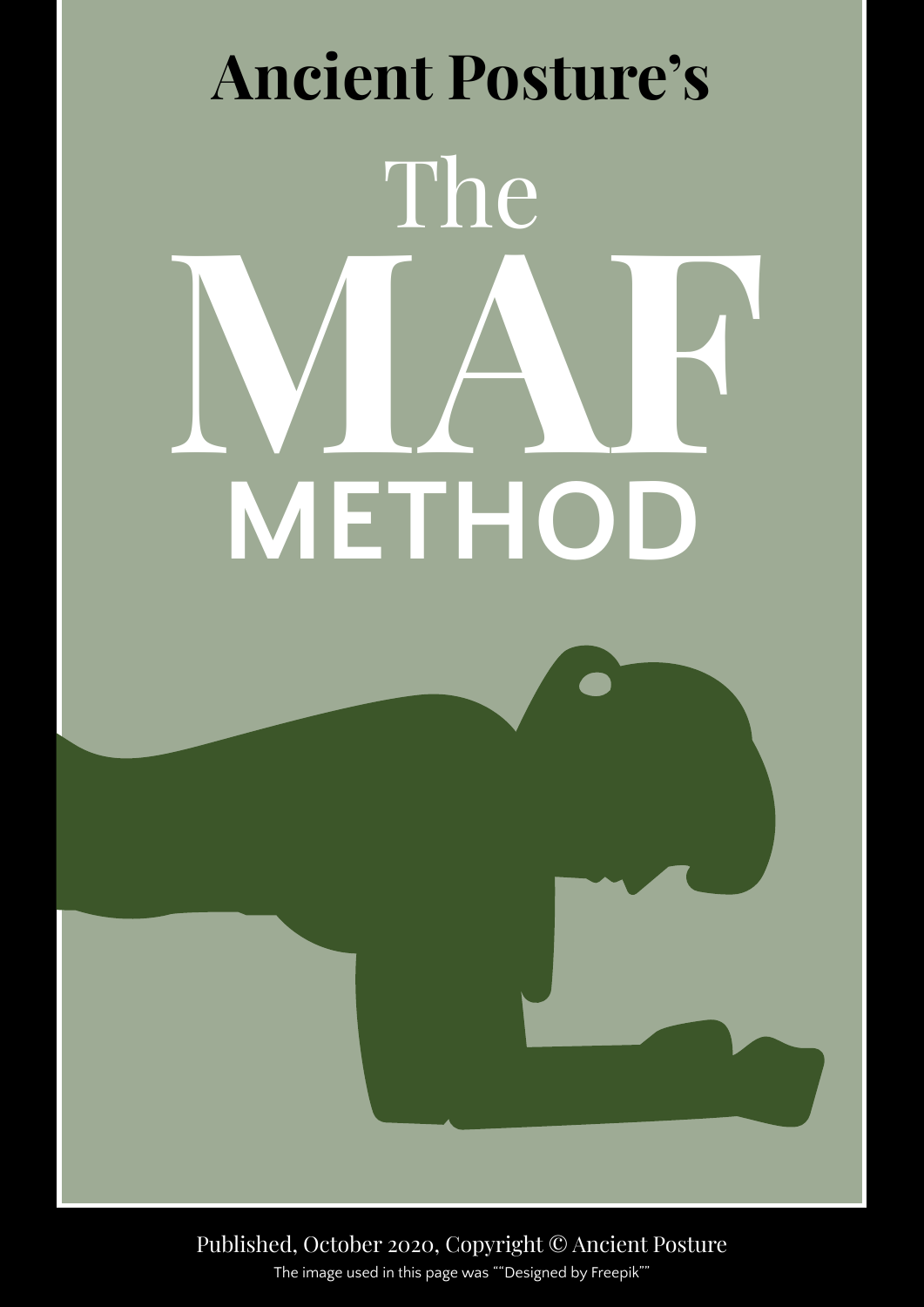Around the world, millions of people struggle with ongoing low back pain. As you're here, I assume you're one of the unfortunate crowd. Yet, as common as this problem is, a deep misunderstanding of its causes remains. The result is sufferers who continue to be plagued by physical complaints like pain, spasm, stiffness and disability and psychological issues like depression, suicidal thoughts and a lower quality of life.

But with the right knowledge ongoing back pain can be reversed. You can get your life back!

The problem isn't the lack of research, it's the lack of widespread knowledge. After all, a chemical remedy can't fix a mechanical problem. A pain killer, by design, cannot correct a musculoskeletal complaint. And chronic back pain is usually mechanical.

To fix it, you need to repair the fault. This is where The MAF Method comes in: It is formulated to correct the underlying cause. There are three science-backed components to this simple but revolutionary program. Each is doable, even if you have health challenges. Let's take a look…

# **M = Muscular Strength**

The vast majority of people are not active. Long hours sat working, daily commutes and exhausted evenings spent watching TV lead to muscle weakness and a lack of coordination. The core muscles designed to brace our spine diminish in strength and so, too, does their ability to stabilize the spine. This causes excess pressure being forces through the spinal joints in our lower back. This results in pain and risk of further injury.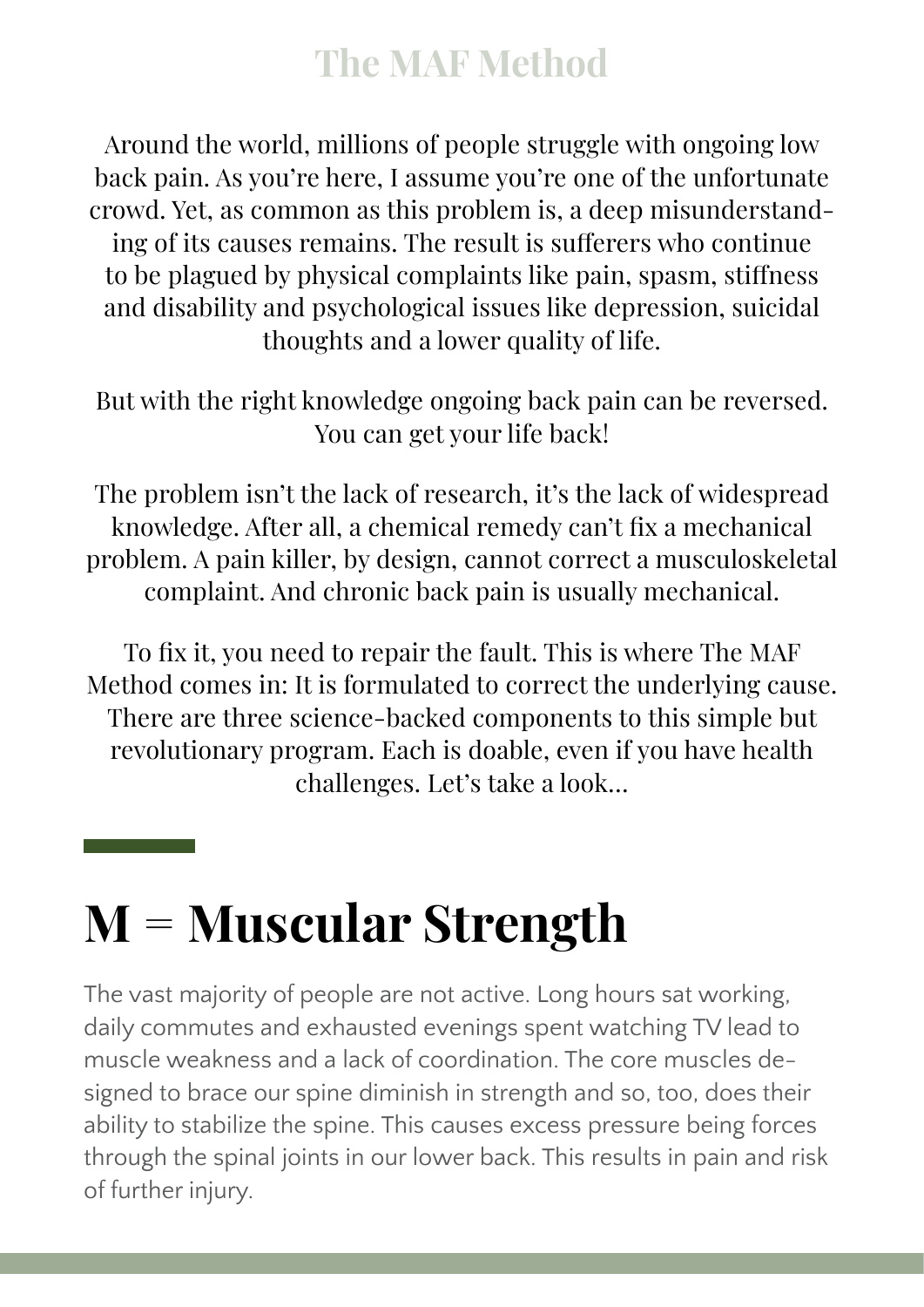There are three key exercises in the muscular strengthening component of The MAF Program: curl ups, the bird dog and the plank.

# Curl Ups

Curls up engage and strength the abdominal core.

### **To perform:**

Lay on your back on the ground. Bend the right knee to 90-degrees and place the right foot on the floor. Raise the toes of your left foot to-



Credit: https://www.pinterest.com.au/ pin/430164201879302113/

wards your head and keep this leg entirely grounded. Place your hands underneath the small of your lower back.

Once in this position tighten your abdominal muscles and, using these muscles alone, raise your shoulders just above the ground. Keep your neck in line with your spine by dropping your chin slightly toward the chest. Hold this position for up to 10-seconds. Repeat three times. Slowly return to the floor. Swap sides. Repeat.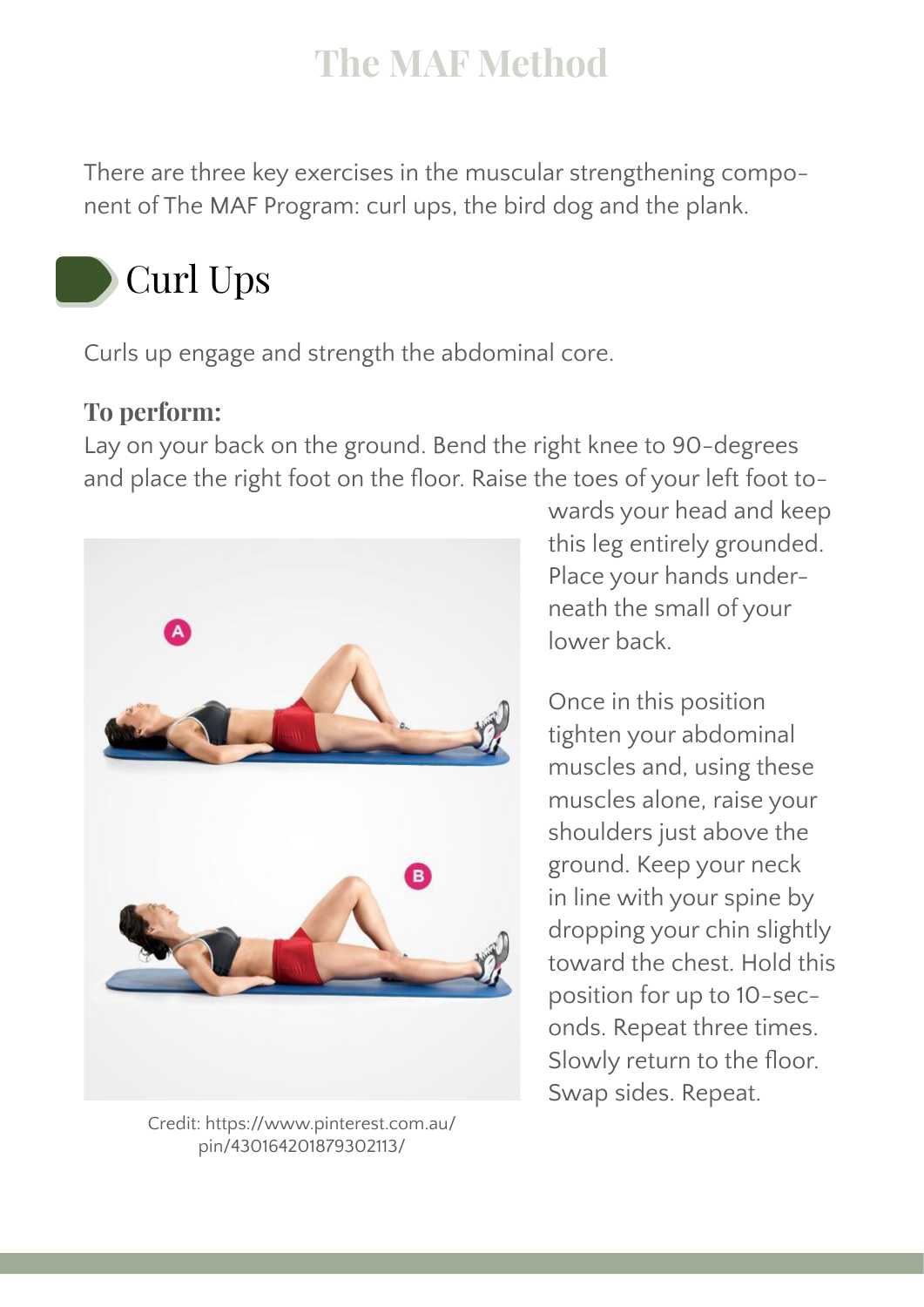## The Bird Dog

This usual sounding exercise strengthens the abdominal and lower back muscles and trains these areas to work together well.

### **To perform:**

Gently lower yourself to the ground. Rest on all fours with your knees bent to 90-degrees and your arms straight, each hip width apart. Find your neutral position by allowing your tummy to drop and raise until you find the comfortable sweet spot. You should feel a slight forward flexion of your lumbar spine; your spine should curve naturally forward.

Next raise your left hand overhead at the same time you extend your right leg backward. Hold for 10-second. Repeat on the other side.



Credit: https://www.popsugar.com.au/fitness/How-Do-Bird-Dog-Exercise-Your-Back-43327154

If you find yourself wobbling, stop. Begin again but only extend your arm above your head this time. Leave your leg grounded. Over time, your strength will build and you can safely advance this exercise to the complete version.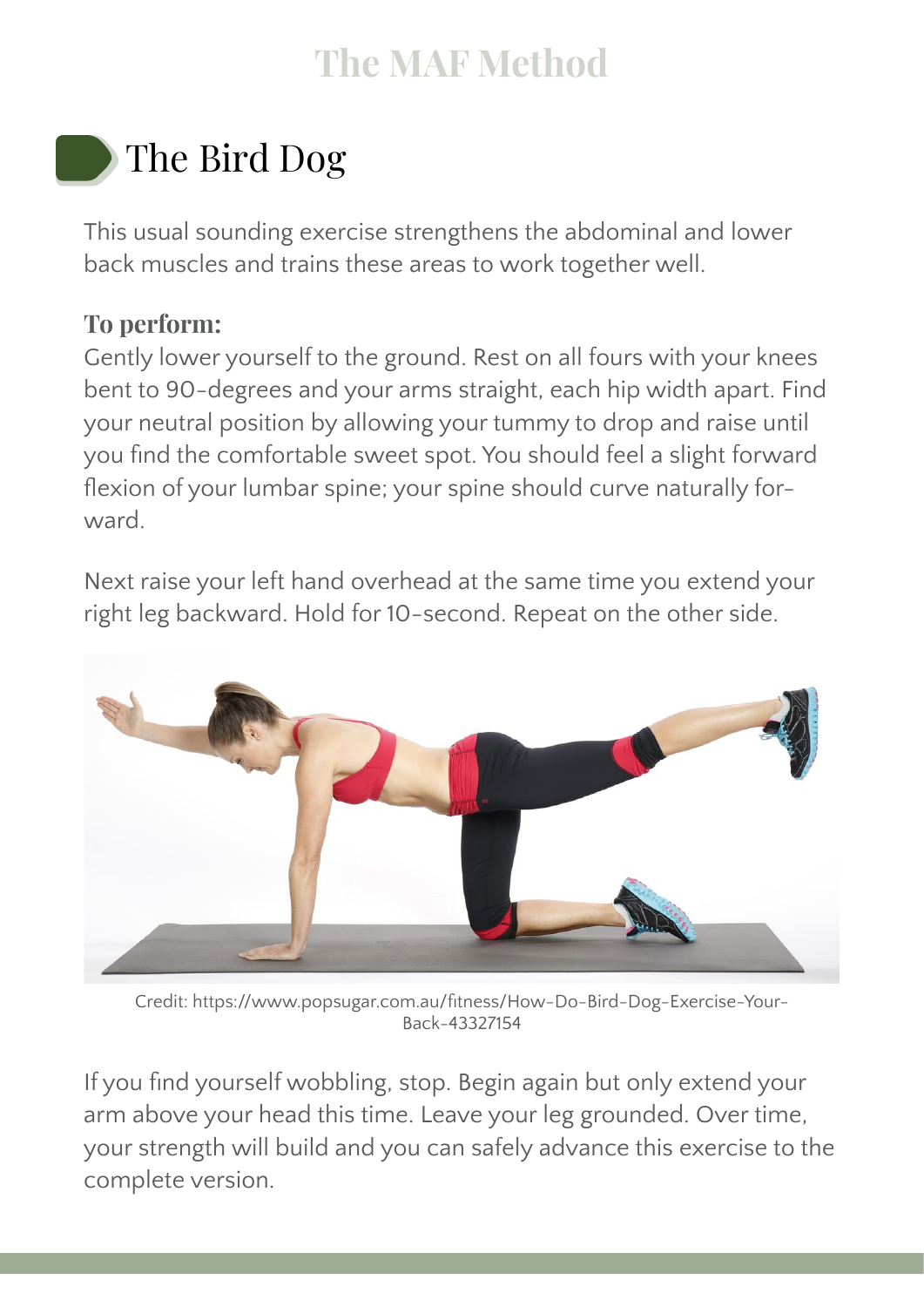**Tip:** From above, your back should look like a table: flat. A second person can provide feedback on whether your position is correct.

## The Plank

The plank is designed to strengthen your core but it does so in a static position.

#### **To perform:**

Lay on your front on the floor. Raise yourself up to rest on your elbows and your knees; both should be hip width apart. Brace your core to hold this position. Your spine should be flat; if your bottom pokes in the air bring it down to form a neutral spinal line. Hold for 10-seconds. Repeat three times.



Credit: https://gethealthyu.com/exercise/forearm-plank-knees/

**Tip:** Once strong enough, you can advance this exercise by supporting yourself on your toes instead of your knees.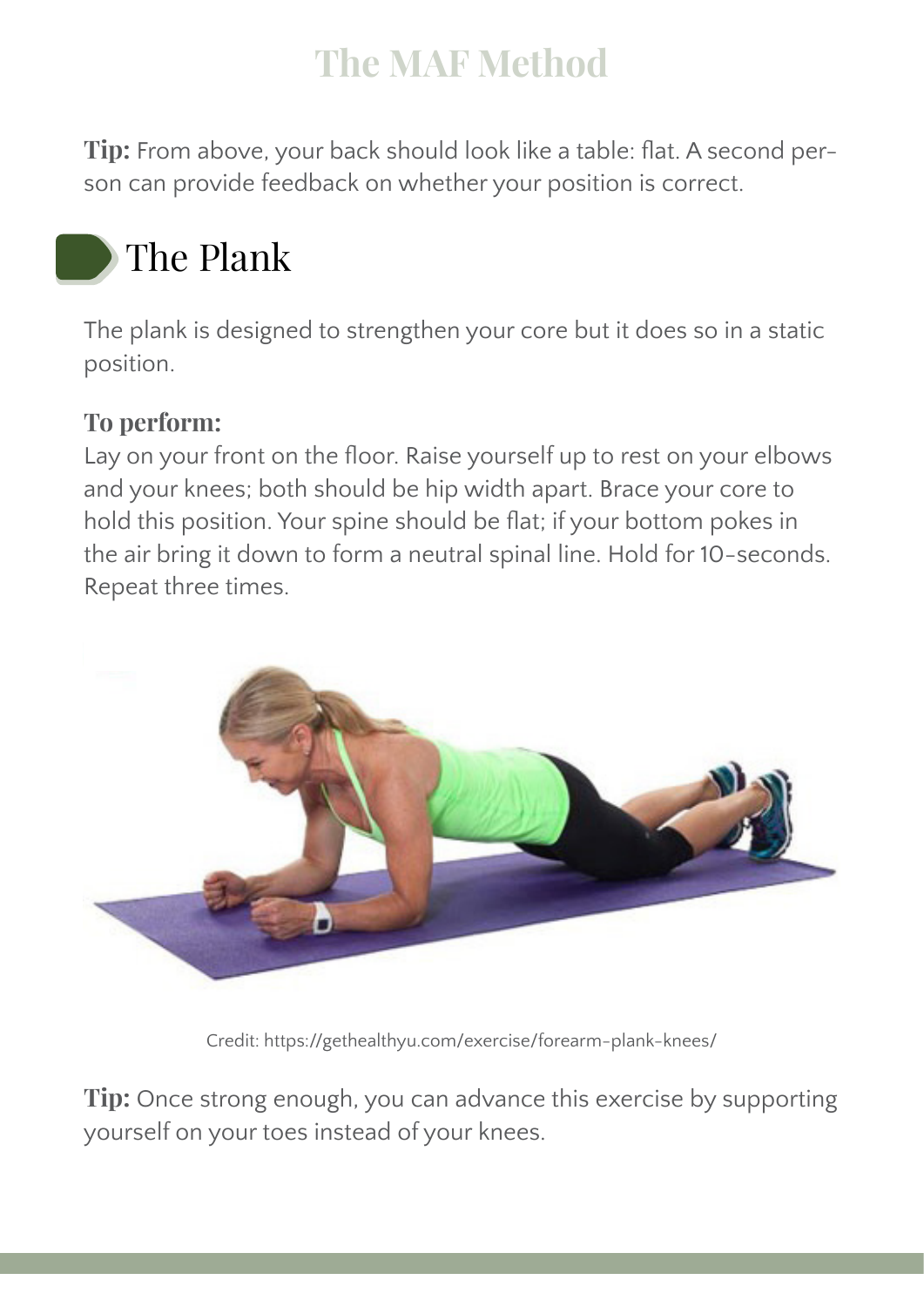Remember, strengthening your core takes time. Commit to this muscle strengthening program daily over 8 - 12 weeks. Then continue this program to maintain your improved muscle strength.

# **A = Aerobic Fitness**

Aerobic exercise heightens blood flow, delivering healing nutrients to the back. It triggers the release of endorphins, our "feel good" hormones. It reduces the fear-of-use commonly associated with lower back pain. Each of these contribute to reduced pain and increased function and mobility.

The MAF Method incorporates a six-week program with twenty minutes spent daily either cycling or walking on a treadmill at a moderate pace. Then, as above, this practice should be maintained.

# **F = Flexibility**

Our sedentary lives mean hours spent in a seated position. This tightens the muscles at the front of the hips including the psoas and the quadriceps. It strains the back extensor muscles. It shortens the spinal ligaments.

Stretching exercises increase the flexibility of soft tissues including muscles and ligaments. This can enhance healthy movement, increase range of motion and reduce disability and back pain.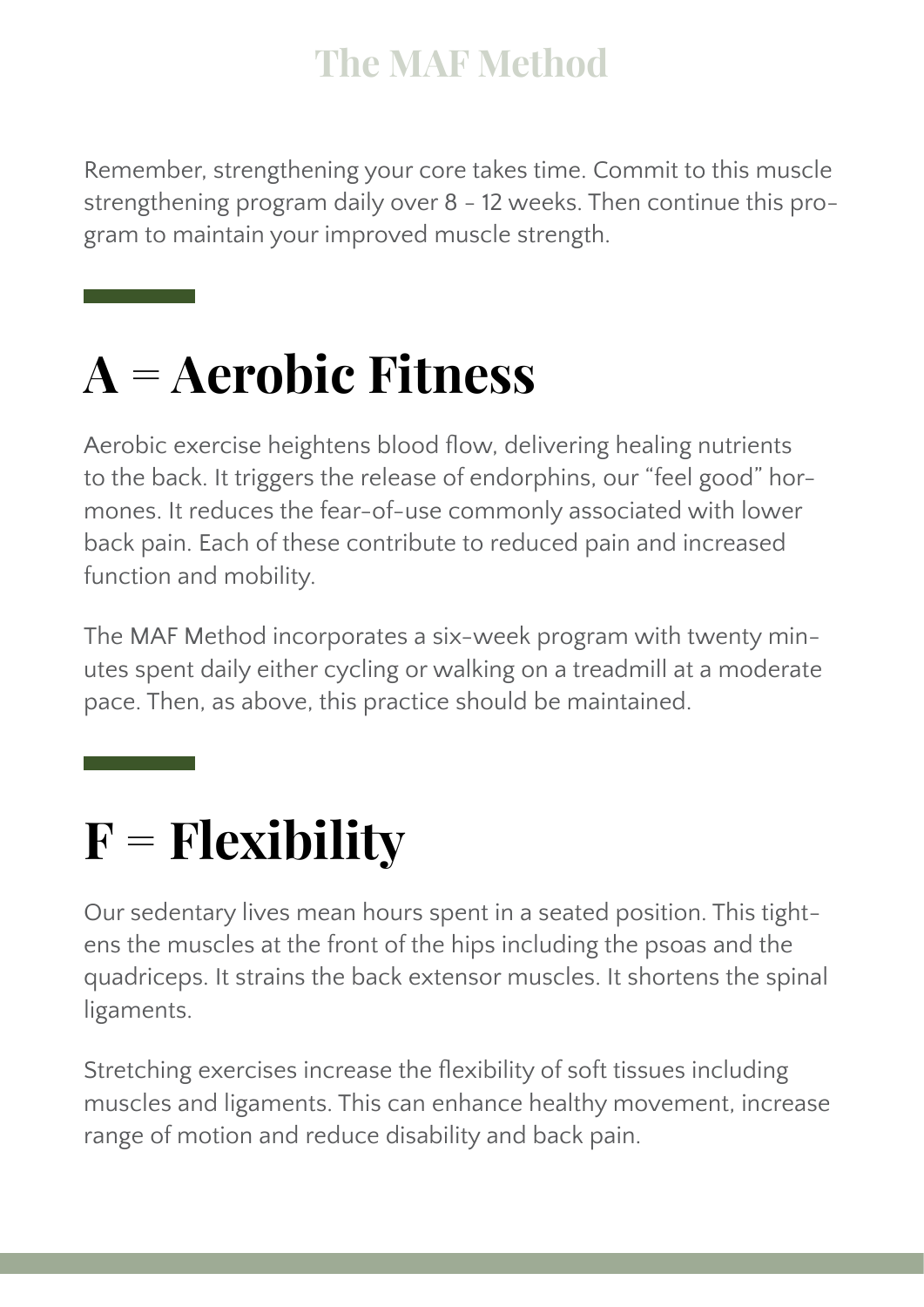## Psoas Stretch

The psoas muscle runs from the lumbar spine through the pelvis and to the inside of your upper, inner thigh bone at a place called the lesser trochanter. To apply a stretch, we must use a position that separates these connection points.

#### **To perform:**

Stand in an upright light lunge position with your left leg forward and your right leg behind. Slightly bend your front knee. Keeping your back leg straight, bring your pelvic forward (not down). When you feel a stretch at the top of your right leg, hold this position for 30-seconds. Relax. Repeat on the other side.



Credit: https://www.verywellfit.com/performing-standing-lunge-stretch-3120306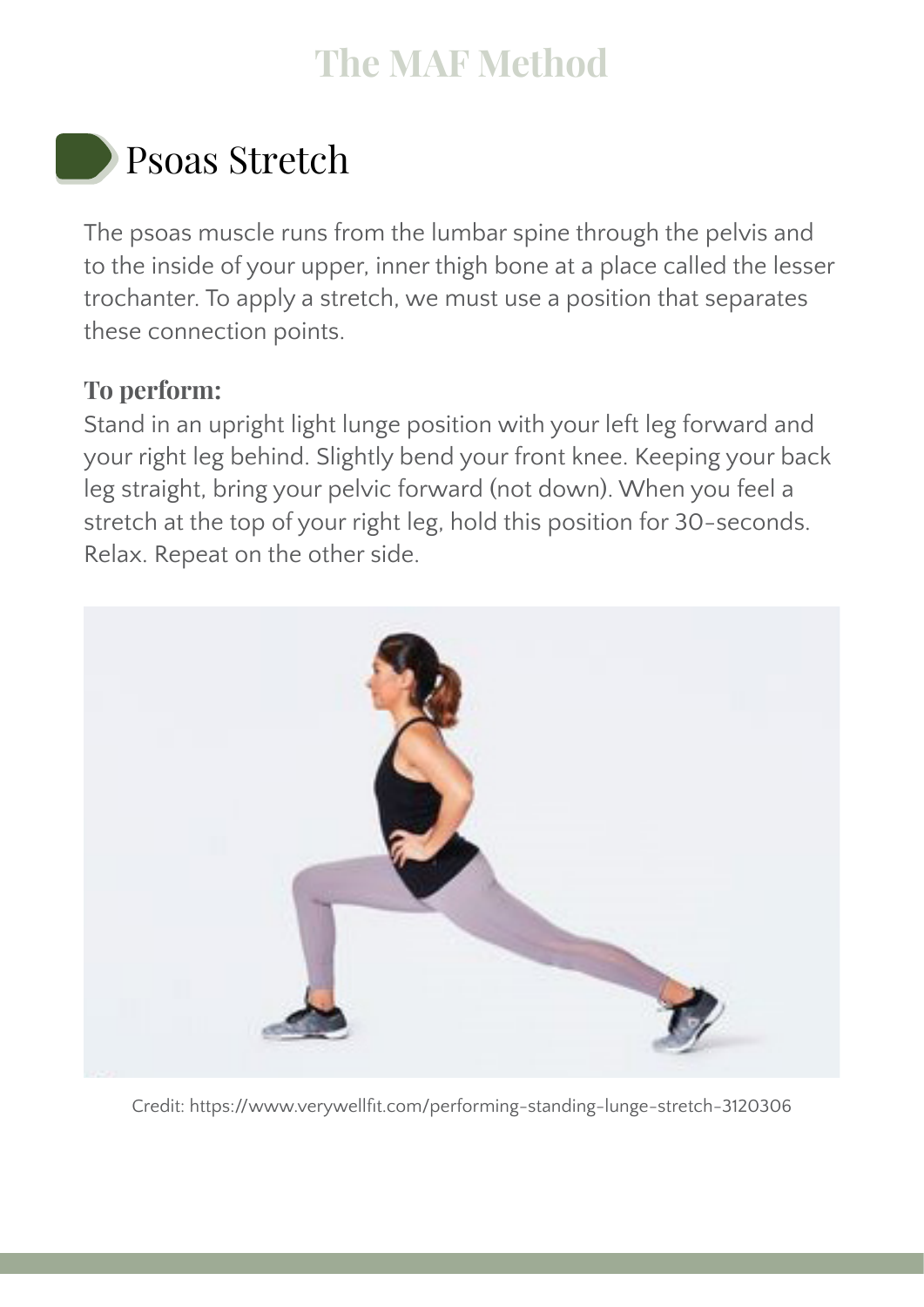

### Quadriceps Stretch



Credit: https://nelsonbayphysiotherapy.com.au/exercise-extra-quadriceps-stretch/

The quadricep  $-$  or quad  $-$  is the strong muscle at the front of the thigh. As the name suggests it has four muscular parts. They attach to your pelvis, thighbone and knee.

#### **To perform:**

Stand upright near a bench. Bend your left knee and bring your left foot towards your left buttock. Hold your left ankle or foot behind you. Gently bring your hip forward and lower your knee until you feel a stretch through the front of your left thigh. Hold for 30-seconds. Relax. Repeat on the right side.

### Back extensor muscles stretch

The muscles in your lower back can become tight and feel stiff and sore. Stretching these often feels good immediately.

To perform: Lay on your back on either the floor or your bed. Raise your knees to your chest. Place a hand under each thigh or on top of your skin bones and draw both legs towards your chest. Tuck your chin to your chest. Hold for 30-seconds and rest.